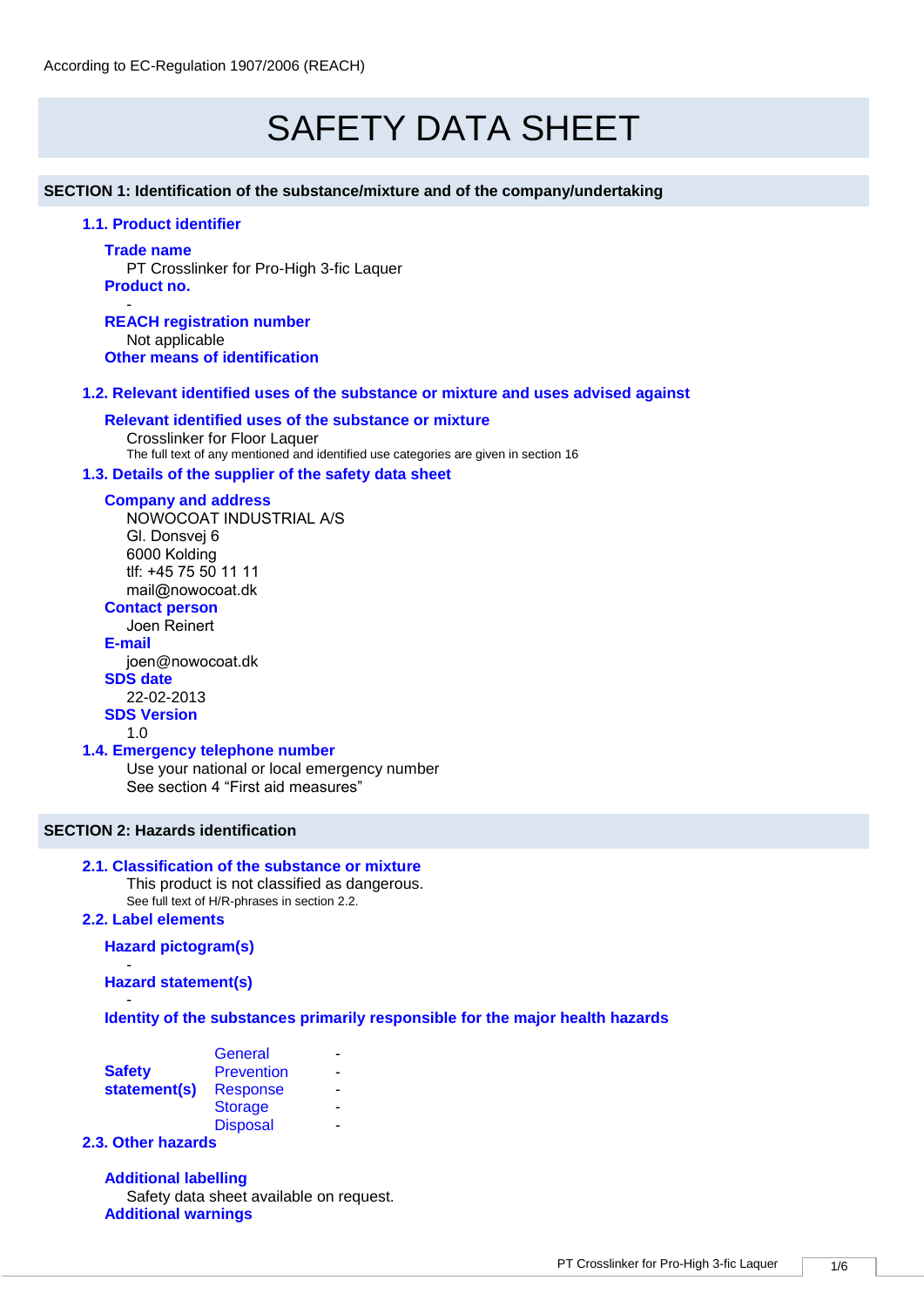

#### **SECTION 3: Composition/information on ingredients**

#### **3.1/3.2. Substances**

| NAMF:<br><b>IDENTIFICATION NOS.:</b><br>CONTENT:<br><b>DSD CLASSIFICATION:</b><br>CLP CLASSIFICATION: | 2-ethyl-2-[[3-(2-methylaziridin-1-yl)propionyl]methyl]propane-1,3-d<br>CAS-no: 64265-57-2 EC-no: 264-763-3<br>$95 - 100%$                                                                                                                                                              |
|-------------------------------------------------------------------------------------------------------|----------------------------------------------------------------------------------------------------------------------------------------------------------------------------------------------------------------------------------------------------------------------------------------|
| NAMF:<br>IDENTIFICATION NOS.:<br>CONTENT:<br><b>DSD CLASSIFICATION:</b><br>CLP CLASSIFICATION:        | 2-methylaziridin<br>CAS-no: 75-55-8 EC-no: 200-878-7 Index-no: 613-033-00-6<br>$< 0.01\%$<br>F; R11 Carc. Cat. 2; R45 T+; R26/27/28 Xi; R41 N; R51-53<br>Flam. Lig. 2, Acute tox. 1, Acute tox. 2, Eye Dam. 1, Carc. 1B, Aquatic Chronic 2<br>H225, H300, H310, H318, H330, H350, H411 |

(\*) See full text of H/R-phrases in chapter 16. Occupational limits are listed in section 8, if these are available.

#### **Other informations**

#### **SECTION 4: First aid measures**

#### **4.1. Description of first aid measures**

#### **General information**

In the case of accident: Contact a doctor or casualty department – take the label or this safety data sheet. Contact a doctor, if in doubt about the injured person's condition or if the symptoms continue. Never give an unconscious person water or similar.

## **Inhalation**

Get the person into fresh air and stay with them.

#### **Skin contact**

Remove contaminated clothing and shoes at once. Skin that has come in contact with the material must be washed thoroughly with water and soap. Skin cleanser can be used. DO NOT use solvents or thinners.

#### **Eye contact**

Remove contact lenses. Flush eyes immediately with plenty of water (20-30°C) for at least 15 minutes and continue until irritation stops. Make sure you flush under the upper and lower eyelids. If irritation continues, contact a doctor.

#### **Ingestion**

Give the person plenty to drink and stay with the person. If the person feels unwell, contact a doctor immediately and take this safety data sheet or the label from the product with you. Do not induce vomiting unless recommended by the doctor. Hold head facing down so that no vomit runs back into the mouth and throat.

## **Burns**

Rinse with water until the pain stops and continue for 30 minutes.

#### **4.2. Most important symptoms and effects, both acute and delayed**

# No special

## **4.3. Indication of any immediate medical attention and special treatment needed**

#### No special

**Information to medics**

Bring this safety data sheet.

# **SECTION 5: Firefighting measures**

### **5.1. Extinguishing media**

Recommended: alcohol-resistant foam, carbonic acid, powder, water mist. Water jets should not be used, since they can spread the fire.

# **5.2. Special hazards arising from the substance or mixture**

No special

# **5.3. Advice for firefighters**

Wear self-contained breathing apparatus and protective clothing to prevent contact.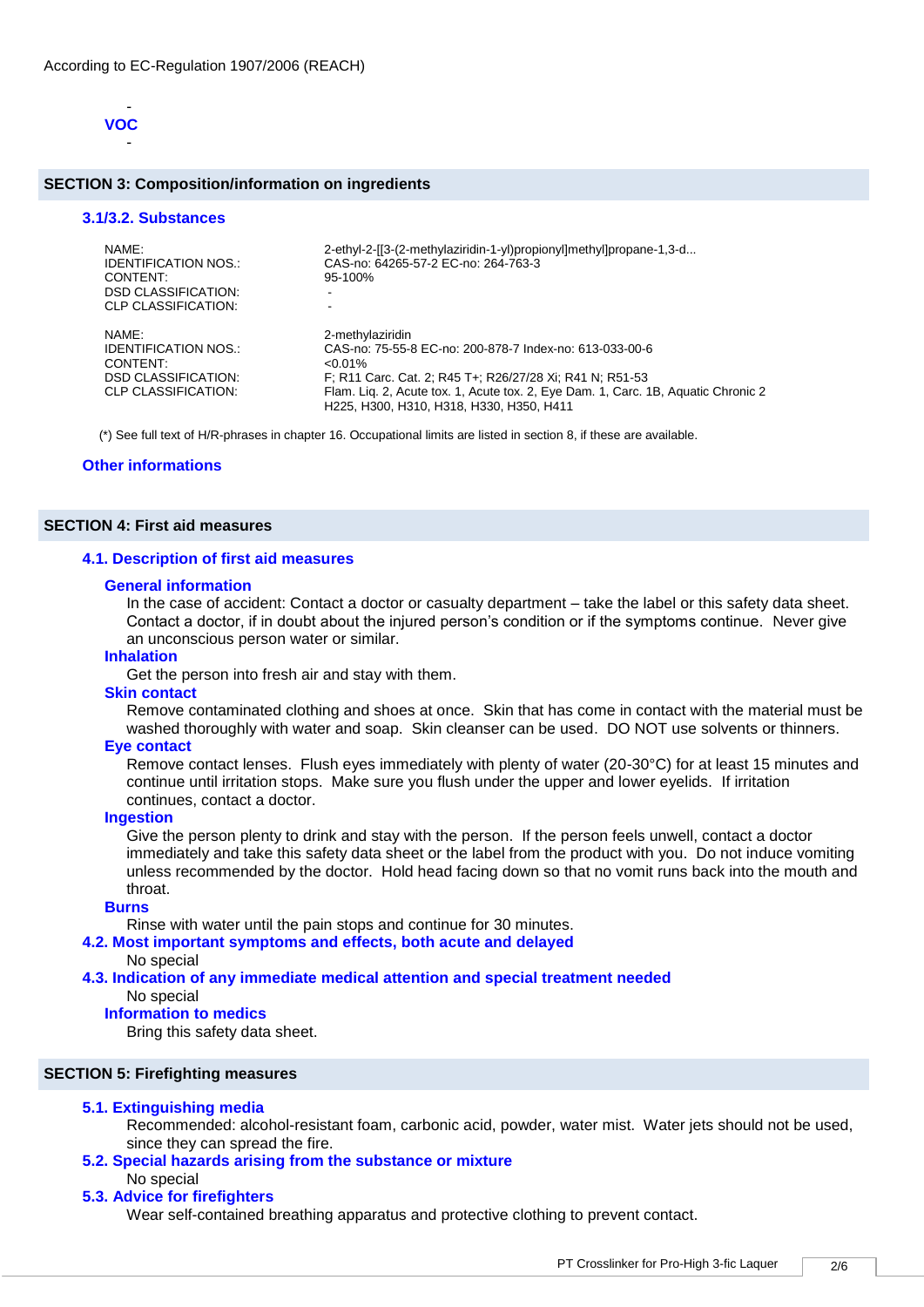#### **SECTION 6: Accidental release measures**

## **6.1. Personal precautions, protective equipment and emergency procedures**  No specific requirements.

#### **6.2. Environmental precautions**

No specific requirements.

## **6.3. Methods and material for containment and cleaning up**

Use sand, sawdust, earth, vermiculite, diatomaceous earth to contain and collect non-combustible absorbent materials and place in container for disposal, according to local regulations. Cleaning should be done as far as possible using normal cleaning agents. Solvents should be avoided.

#### **6.4. Reference to other sections**

See section on "Disposal considerations " with regard to the handling of waste. See section on 'Exposure controls/personal protection' for protective measures.

## **SECTION 7: Handling and storage**

## **7.1. Precautions for safe handling**

See section on 'Exposure controls/personal protection' for information on personal protection.

**7.2. Conditions for safe storage, including any incompatibilities** 

Always store in containers of the same material as the original.

# **Storage temperature**

NA

# **7.3. Specific end use(s)**

This product should only be used for applications described in Section 1.2

### **SECTION 8: Exposure controls/personal protection**

## **8.1. Control parameters**

# **OEL**

No data available

**DNEL / PNEC** No data available.

# **8.2. Exposure controls**

No control is necessary if the product is used in a normal way.

### **General recommendations**

Smoking, consumption of food or liquid, and storage of tobacco, food or liquid, are not allowed in the workroom.

### **Exposure scenarios**

If there is an appendix to this safety data sheet, the indicated exposure scenarios must be complied.

# **Exposure limits**

There are no maximum exposure limits for the substances contained in this product.

### **Appropriate technical measures**

Take ordinary precautions when using the product. Avoid inhalation of gas or dust.

# **Hygiene measures**

Whenever you take a break in using this product and when you have finished using it, all exposed areas of the body must be washed. Always wash hands, forearms and face.

# **Measures to avoid environmental exposure**

No specific requirements.

**Individual protection measures, such as personal protective equipment**



**Generally** Only CE-marked personal protection equipment should be used. **Respiratory Equipment** No specific requirements. **Skin protection**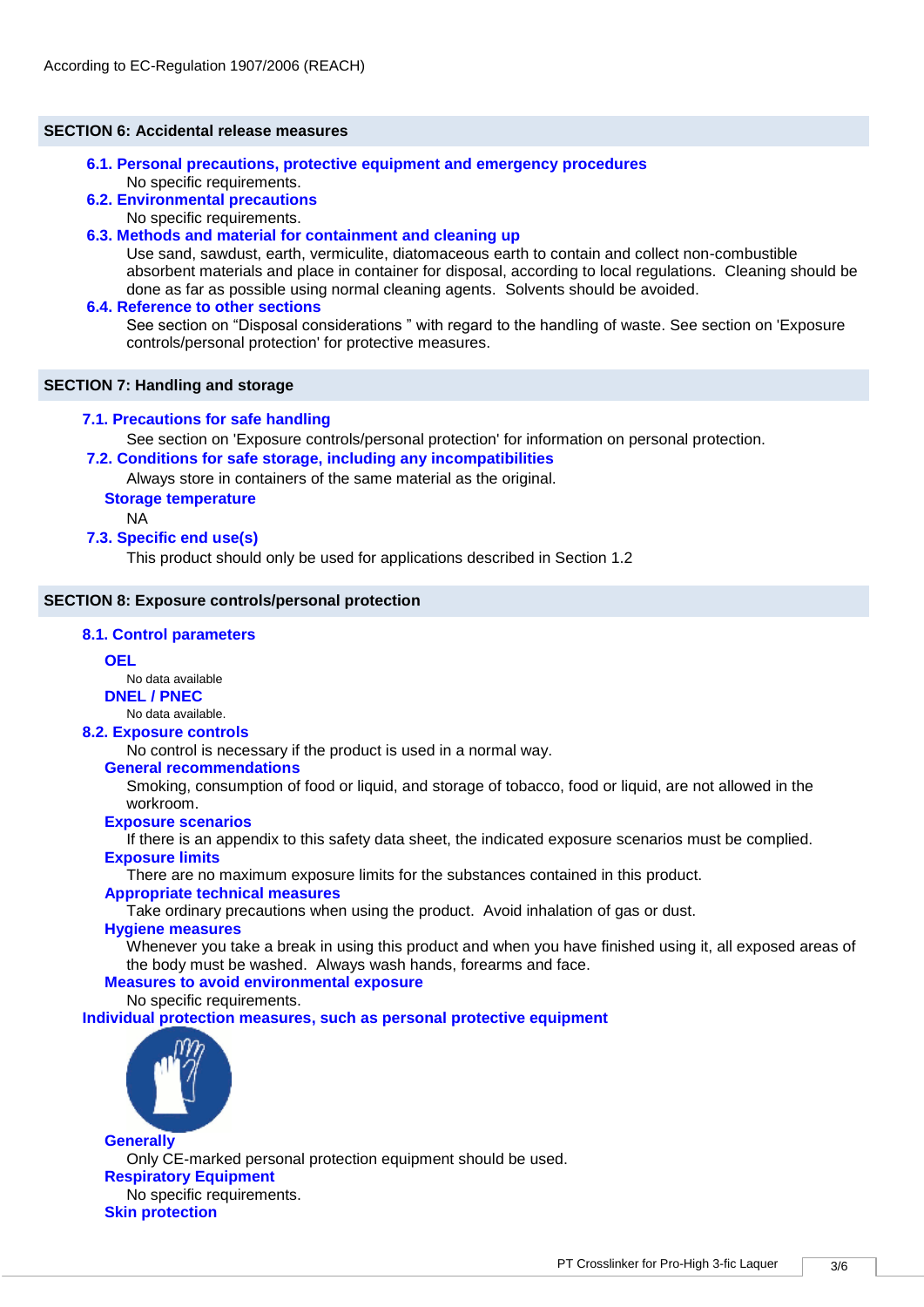No specific requirements. **Hand protection** Recommended: Nitrile rubber. . Breakthrough time: See the manufacturer's instructions **Eye protection**

No specific requirements.

# **SECTION 9: Physical and chemical properties**

|                                                    |        | 9.1. Information on basic physical and chemical properties |                         |                    |                 |  |
|----------------------------------------------------|--------|------------------------------------------------------------|-------------------------|--------------------|-----------------|--|
| <b>Form</b>                                        | Colour | Odour                                                      | рH                      | <b>Viscosity</b>   | Density (g/cm3) |  |
| Liquid                                             | Clear  | Characteristic                                             |                         |                    |                 |  |
| <b>Phase changes</b>                               |        |                                                            |                         |                    |                 |  |
| Melting point (°C)                                 |        | Boiling point (°C)                                         | Vapour pressure (mm Hg) |                    |                 |  |
| ۰                                                  |        |                                                            |                         |                    |                 |  |
| Data on fire and explosion hazards                 |        |                                                            |                         |                    |                 |  |
| Flashpoint (°C)                                    |        | Ignition $(^{\circ}C)$                                     |                         | Self ignition (°C) |                 |  |
|                                                    |        |                                                            |                         |                    |                 |  |
| Explosion limits (Vol %)                           |        | <b>Oxidizing properties</b>                                |                         |                    |                 |  |
|                                                    |        |                                                            |                         |                    |                 |  |
| <b>Solubility</b>                                  |        |                                                            |                         |                    |                 |  |
| n-octanol/water coefficient<br>Solubility in water |        |                                                            |                         |                    |                 |  |
| Soluble                                            |        | $\overline{\phantom{0}}$                                   |                         |                    |                 |  |
| 9.2. Other information                             |        |                                                            |                         |                    |                 |  |
| Solubility in fat                                  |        | <b>Additional information</b>                              |                         |                    |                 |  |
|                                                    |        | N/A                                                        |                         |                    |                 |  |
|                                                    |        |                                                            |                         |                    |                 |  |

# **SECTION 10: Stability and reactivity**

| 10.1. Reactivity<br>No data available<br><b>10.2. Chemical stability</b><br>The product is stable under the conditions, noted in the section on "Handling and storage".<br>10.3. Possibility of hazardous reactions<br>No special<br><b>10.4. Conditions to avoid</b><br>Do not expose to heat (e.g. sunlight), because it can lead to excess pressure.<br>10.5. Incompatible materials<br>Strong acids, strong bases, strong oxidising agents, and strong catabolic agents.<br>10.6. Hazardous decomposition products<br>The product is not degraded when used as specified in section 1. |                |             |                      |               |  |  |  |  |
|--------------------------------------------------------------------------------------------------------------------------------------------------------------------------------------------------------------------------------------------------------------------------------------------------------------------------------------------------------------------------------------------------------------------------------------------------------------------------------------------------------------------------------------------------------------------------------------------|----------------|-------------|----------------------|---------------|--|--|--|--|
| <b>SECTION 11: Toxicological information</b>                                                                                                                                                                                                                                                                                                                                                                                                                                                                                                                                               |                |             |                      |               |  |  |  |  |
| 11.1. Information on toxicological effects                                                                                                                                                                                                                                                                                                                                                                                                                                                                                                                                                 |                |             |                      |               |  |  |  |  |
| <b>Acute toxicity</b><br><b>Substance</b><br>No data available.<br><b>Long term effects</b><br>No special                                                                                                                                                                                                                                                                                                                                                                                                                                                                                  | <b>Species</b> | <b>Test</b> | Route of exposure    | <b>Result</b> |  |  |  |  |
| <b>SECTION 12: Ecological information</b>                                                                                                                                                                                                                                                                                                                                                                                                                                                                                                                                                  |                |             |                      |               |  |  |  |  |
| 12.1. Toxicity<br><b>Substance</b>                                                                                                                                                                                                                                                                                                                                                                                                                                                                                                                                                         | Species        | <b>Test</b> | <b>Test duration</b> | <b>Result</b> |  |  |  |  |

| <u>iaili Luaivily</u>               |                                  |      |                      |               |
|-------------------------------------|----------------------------------|------|----------------------|---------------|
| <b>Substance</b>                    | <b>Species</b>                   | Test | <b>Test duration</b> | <b>Result</b> |
| No data available.                  |                                  |      |                      |               |
| 12.2. Persistence and degradability |                                  |      |                      |               |
| <b>Substance</b>                    | Biodegradability                 |      | Test                 | <b>Result</b> |
| No data available.                  |                                  |      |                      |               |
| 12.3. Bioaccumulative potential     |                                  |      |                      |               |
| <b>Substance</b>                    | <b>Potential bioaccumulation</b> |      | LogPow               | <b>BFC</b>    |
| No data available.                  |                                  |      |                      |               |
| 12.4. Mobility in soil              |                                  |      |                      |               |
|                                     |                                  |      |                      |               |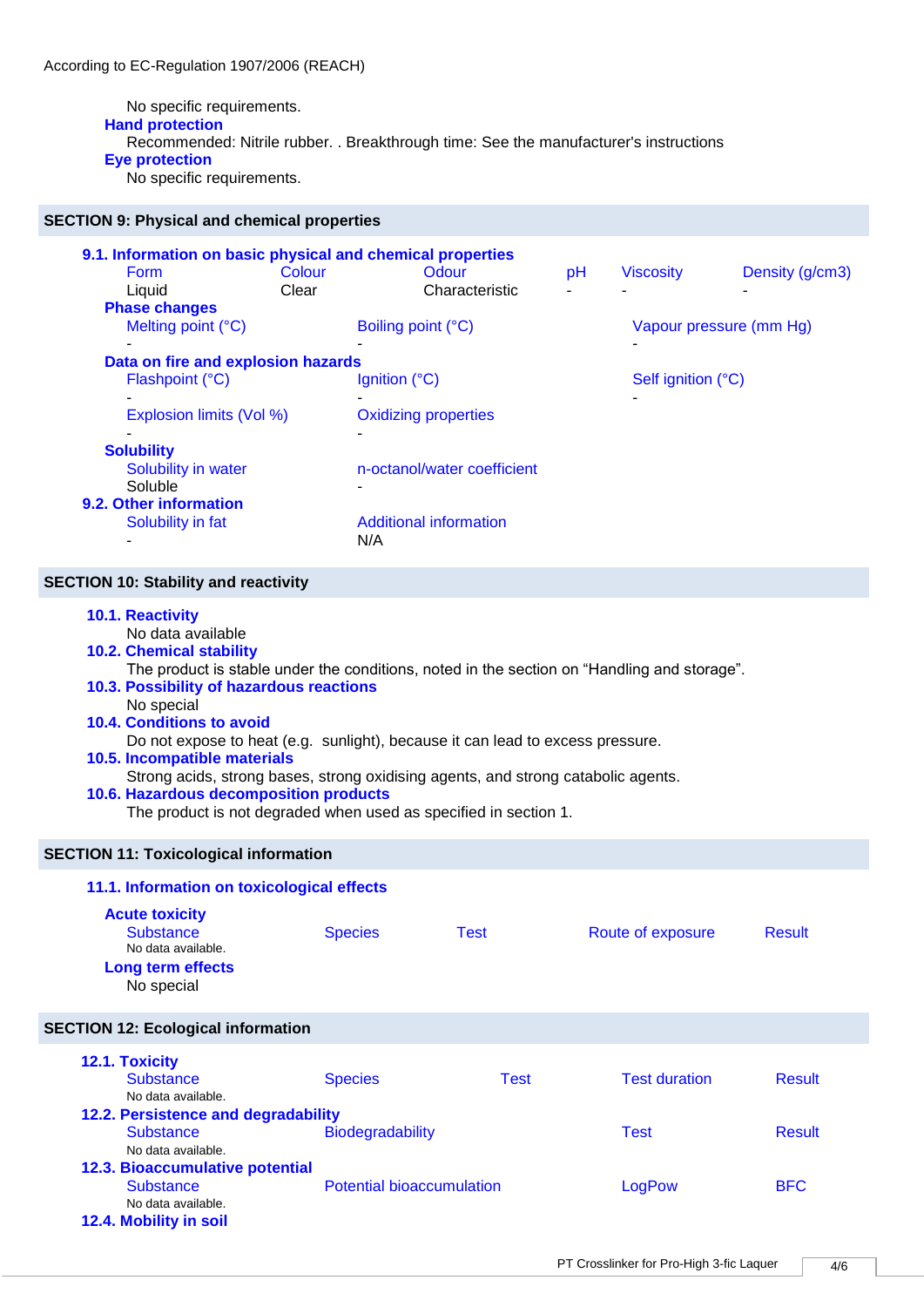No data available

## **12.5. Results of PBT and vPvB assessment**

# No data available

# **12.6. Other adverse effects**

This product contains ecotoxic substances which can have damaging effects on water-organisms. This product contains substances which can cause undesirable long-term effects in the water environment, due to its poor biodegradability.

#### **SECTION 13: Disposal considerations**

#### **13.1. Waste treatment methods**

This product is not covered by the regulations on dangerous waste.

- **Waste** EWC code
	- -

-

**Specific labelling**

#### **Contaminated packing**

No specific requirements.

#### **SECTION 14: Transport information**

Not listed as dangerous goods under ADR and IMDG regulations.

| $14.1 - 14.4$<br><b>ADR/RID</b> | <b>14.1. UN</b><br>number | 14.2. UN proper shipping name | <b>14.3. Transport</b><br>hazard class(es) |     | 14.4. Packing<br>group |        | <b>Notes</b>                    |
|---------------------------------|---------------------------|-------------------------------|--------------------------------------------|-----|------------------------|--------|---------------------------------|
| <b>IMDG</b>                     | UN-no.                    | <b>Proper Shipping Name</b>   | <b>Class</b>                               | PG* | <b>EmS</b>             | $MP**$ | <b>Hazardous</b><br>constituent |

# **14.5. Environmental hazards**

# **14.6. Special precautions for user**

#### **14.7. Transport in bulk according to Annex II of MARPOL73/78 and the IBC Code**

- No data available
- (\*) Packing group

-

-

(\*\*) Marine pollutant

#### **SECTION 15: Regulatory information**

# **15.1. Safety, health and environmental regulations/legislation specific for the substance or mixture**

## **Restrictions for application**

**Demands for specific education**

#### - **Additional information**

- **15.2. Chemical safety assessment** 
	- No

-

## **SECTION 16: Other information'**

#### **Sources**

EC regulation 1907/2006 (REACH) Directive 2000/532/EC EC Regulation 1272/2008 (CLP) **Full text of H/R-phrases as mentioned in section 3**